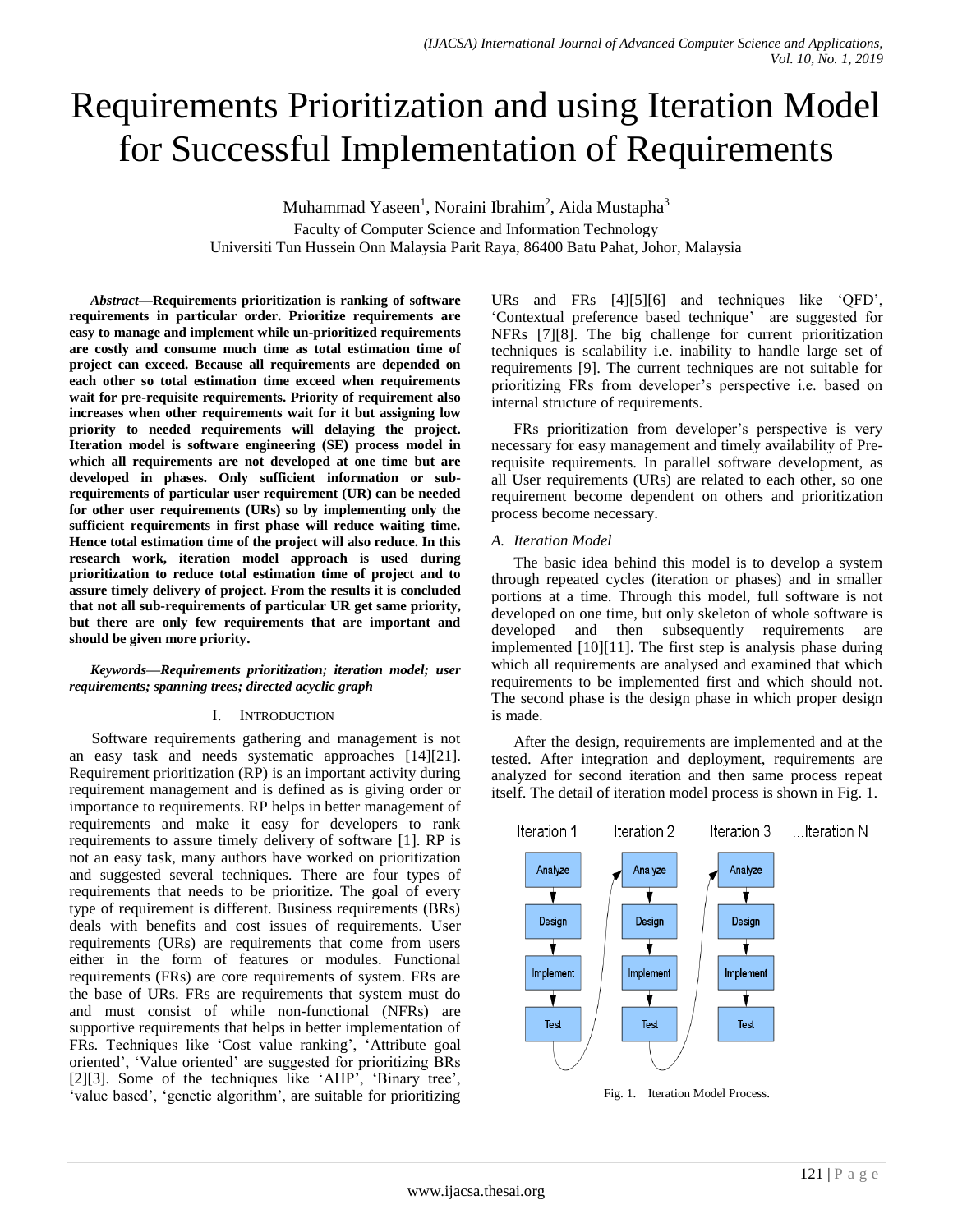# II. BACKGROUND STUDY

The Analytical Hierarchy Process (AHP) is the most famous, most used and simplest technique for Requirement Prioritization (RP). AHP-based prioritization is performed pairwise by comparing each and every requirement against each other. For *n* requirements, then  $n (n-1)/2$  comparisons will be needed. AHP completes prioritization for each and every new requirement. For example, if the number of requirements are ten, then AHP will perform forty-five times comparisons of the requirements. If the requirements increase in size, so does the processing time. If the requirements size is in thousand, there will be  $1000*(1000-1)/2 = 499,500$ comparisons, which is both very time consuming and difficult to execute. Because the technique is time consuming, it is not scalable for big requirements due to the pairwise comparisons for every requirement [12]. In [13], the proposed framework arranges requirements on the basis of benefits and cost that represent requirement dependencies. The work highlighted six ways of dealing with dependencies. First is, cost and benefit value for requirements should be fixed value. Secondly, all requirements should be grouped independently to overcome the complexity issues during calculations. Third, benefit should be measured in relative terms such as dollars and time in hours. Fourth is performing the pairwise comparisons and finally fifth is the use of discrete values instead of continuous values like 1, 2, and 3. "Cumulative voting" or "100 dollars method" is a technique where stakeholders receive 100 dollars or points and they have to allocate dollars or points on all possible requirements just like voting mechanism. The requirement with high polls receive high priority [15].

Group decisions on prioritizing requirements are helpful. After getting remarks from stakeholders, group of people will analyze the requirements. At the end, on the basis of group decision, all the requirements can be prioritized accordingly [16].

Author presents algorithm of binary tree concept for requirement prioritization. Requirements are first arrange and then form a binary tree for that. Using sorting mechanism we can easily prioritization either in ascending or descending order all the requirements. Using this technique as compared to AHP is although difficult in use but very helpful because of the small number of comparisons as compare to AHP. This means for projects having many requirements, we can apply this technique having less amount of comparisons [4].

Value oriented technique focuses on the core value of the business to rank which requirements are more important from the other based on business values. Business stakeholders use simple scale of measuring the values of certain business requirements but they need a framework that can decide exactly which requirement is more important than other. In [16], the business values represent major requirements like security, customer satisfaction, speed, service, and integrity. The requirements are arranged from  $R_I$  to  $R_n$  into a matrix of business value vs. score. The matrix will produce a total score for each requirement, which at then sorted as the final list of prioritized requirements [17].

## III. DESIGN OF RESEARCH METHODOLOGY

The detail of research design and methodology is given in Fig. 2. The purpose of this design is to follow step by step instruction of prioritization and iteration model. Step by step process is explained as;

# *A. Requirements Collection*

Gathering software requirements is the core task for any software construction [18]. Requirements can be collected by applying elicitation techniques. The collected requirements need proper management i.e. categorizing requirements and make relationship between different URs. Proper management of requirements will help in prioritizing requirements i.e. which requirements should be implemented first and which should not.

## *B. Graph-based Approach*

Graph based approach is adopted for representing URs. Through directed acyclic graph (DAG) requirements are related to each other as shown in Fig. 3. Graphs are useful for representing and relating requirements [5]. In many studies, DAG are used by authors for relating different objects and entities [19]. From DAG one can easily identify which requirements are necessary for which other requirements.



Fig. 2. Step by Step Research Design Process.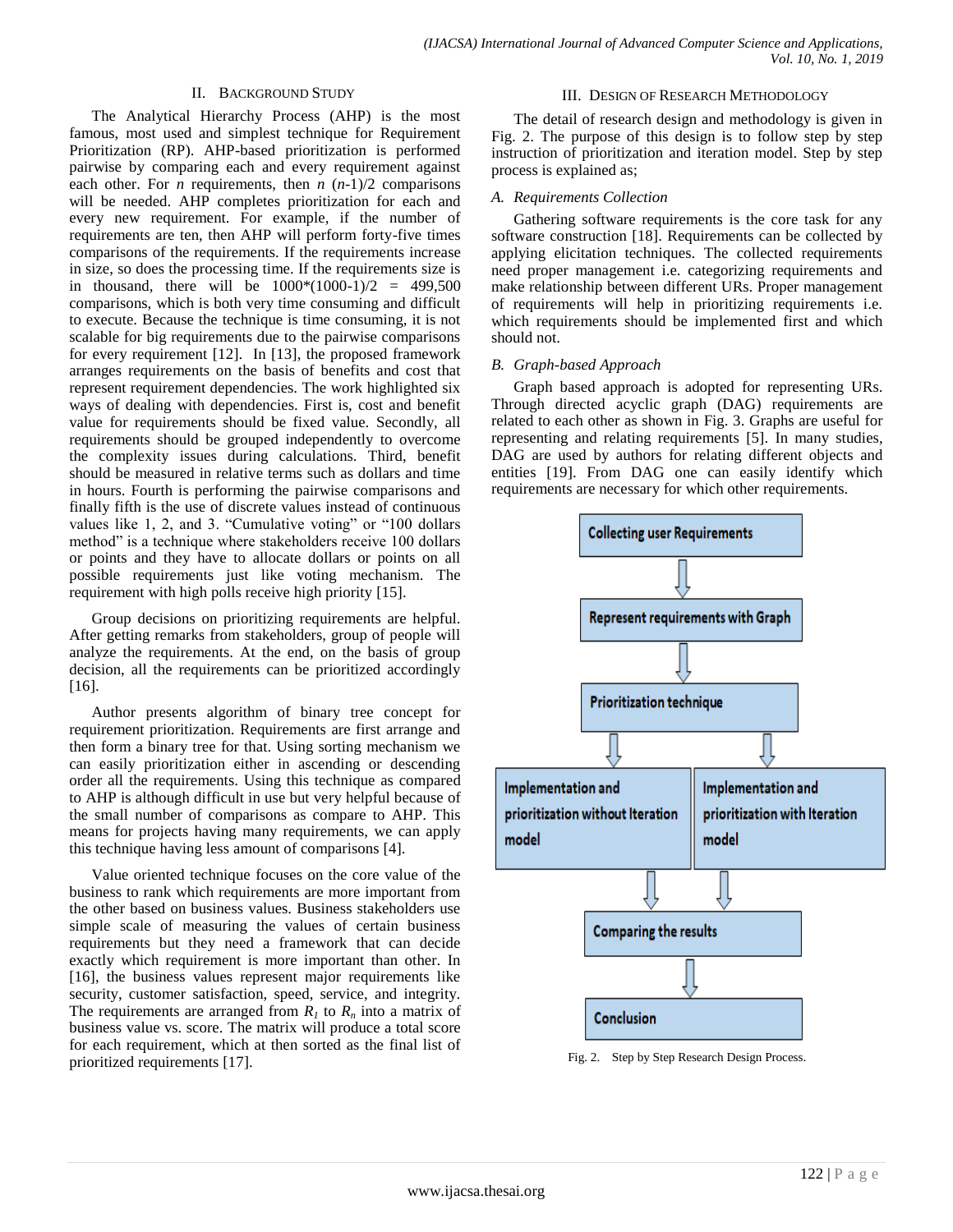

Fig. 3. Assigning Priority to Requirements in Graph.

In above graph, R1 is requirement that is needed for R2 and R3. While R4 need R2 for its implementation. This relation shows that for implementation of R2 and R3, R1 implementation and completion is must.

## *C. Requirement Prioritization*

"Requirement which is pre-requisite for the completion of other requirement is assigned more priority". E.g. in Fig. 3.

R5 priority will be higher than R4 while R4 will get high priority than R2

*1) Spanning tree concept*: *Spanning trees* are special sub graphs of a graph that have several important properties. First, if T is a spanning tree of graph G, then T must span G, meaning T must contain every vertex in G. Second, T must be a sub graph of G. In other words, every edge that is in T must also appear in G. Third, if every edge in T also exists in G, then G is identical to T.

Priority of requirement can be found through spanning tree inside graph. Spanning tree inside graph will show a complete track for particular requirement through which it is needed to set of all other requirements.

Spanning trees can be formed either as a result of depth first searching (DFS) or breadth first searching (BFS). Record of any visiting node or requirement will be kept on stack. Using DFS, start traversing full leaves of particular branch. When dead point reaches, requirements of that branch will be pop out one by one until it reaches to start point of that branch. Similar process will be repeated for next branch. Dead point is that where requirements are no more required further for any requirement.

Find all possible trees from graph. Starting point will be the requirement which is required for other requirements such that the pre requisite requirements will come to the top as parent and all requirements for which pre requisite requirements are needed will look like a child"s and sub child"s. E.g. In this directed graph of Fig. 4, all possible spanning trees are;

Tree 1 will start from R2 and ends with R1 as R1 is not required for any other requirement.

Tree 2 will start from R4, passes R3 and ends with R1. Similarly will happen with R5.

Tree 3 will start from R6, now it has three paths, either to go R3 (using DFS or BFS) and then R1, either to go R7 or either R8.

In Fig. 5, priority of R6 will be greater than R3, R7 and R8. Priority of R8 will be greater than R9 and similarly R9 priority will be greater than R10, R11 and R12. Priority of R11 will be greater than R13 and R14. In between R10 and R11, priority of R10 will be slightly higher than R11 because it is needed for R11.

*2) Assign numerical values to prioritized requirements*: Ranking is technique used to rank requirements either in ascending or descending order of implementation [6]. Numerical values show the order in which requirements should be implemented. These values are not fixed, which means any value can be assigned in certain range. E.g. if 6 is considered maximum value which is highest priority value than R6 will be assigned value of 6. The value of R8 shall be less than 6 e.g. we can assign 5 to R8. Similarly R5 can be either assigned with value of 6 or 3 as this chain have three requirements. As R3 is common in both chains, we can either assign it value 5 or 2. Value 2 will be assigned in case when R5 is assigned 3. Either we assign 2 or 5, we can't implement requirement before its pre-requisites. The purpose of ranking is assigning implementation priority such that pre-requisite requirements will get more priority as compare to other requirements for which it is needed. This method is simple and appropriate in case where priority is given on the basis of its implementation from developer"s perspective. Similarly all those requirements that have same implementation priority can be arranged in same group for simplification [20].



Fig. 4. Directed Graph Connecting Different Requirements.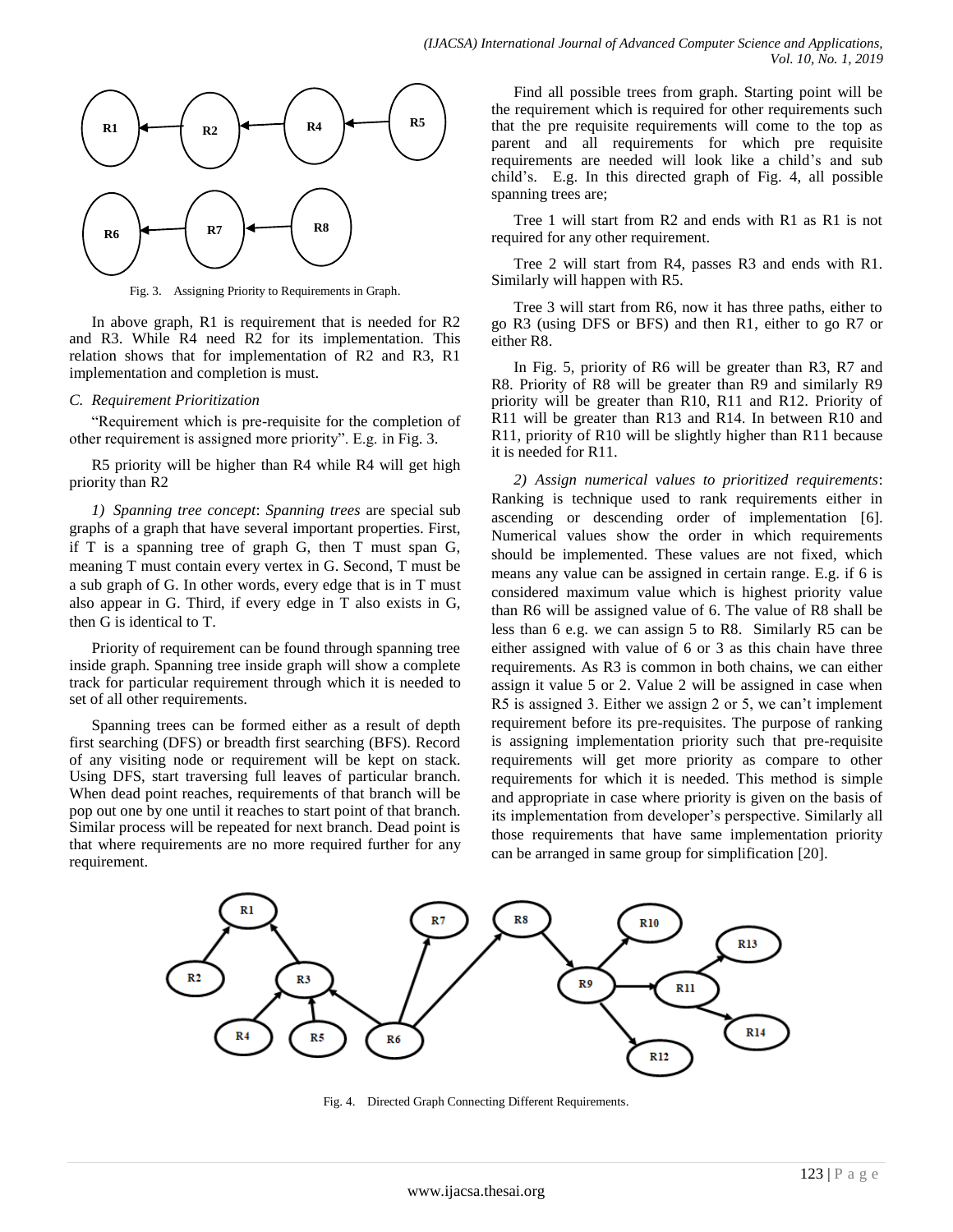# *(IJACSA) International Journal of Advanced Computer Science and Applications, Vol. 10, No. 1, 2019*



Fig. 5. Spanning Trees from Graph of Fig. 4.



Fig. 6. Dependency of Sub-Requirements of Two user Requirements.



Fig. 7. Graphical Representation of Requirements for Mobile Shop.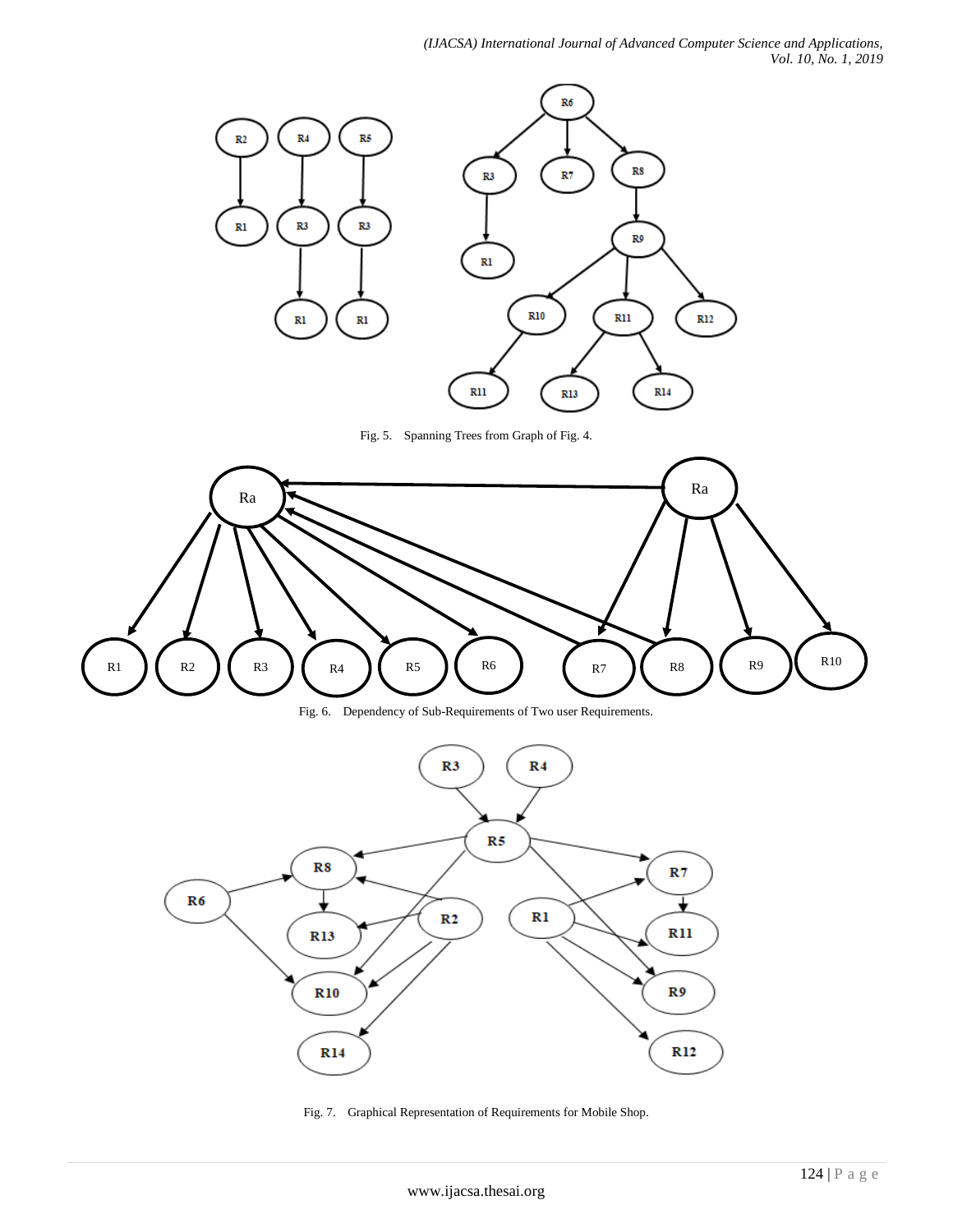*3) Priority on the basis of importance of requirement:*  Although two requirements can have same implementation or chain priority such as R5 and R6 but for analyst the importance of one requirement can be greater than other. E.g. analyst can give more importance to R6 as it is required for too many other requirements or can give importance to R5 as this chain have lesser requirements and which can be deployed in time to user or available for other UR. If user or developer need a particular requirement earlier than priority should be assigned to that particular requirement. We can use any of the existing technique from literature while giving score to requirements on the basis of its importance. But at the end this requirement should be implemented in order of its implementation priority as discussed in section 3.2.

## IV. USING ITERATION MODEL

As stated iteration model is SE process model in which all the features or FRs of particular URs are not developed at one time but are implemented in different phases. Some important FRs can be implemented earlier and some can be implemented latterly in next phases. This model is applicable in that case where either all features are not required, or budget is too high that"s why clients demand only for important features only.

During implementation, one requirement wait for other requirement and this waiting can delay the project so it will be better to implement the necessary features or FRs that are required for other requirements. Developer will not implement all requirements completely but will implement only necessary requirements.

During this phase when a team member finishes necessary FRs and other members start developing their requirements, the first team member can then implement the FRs in next phase. The detail of the iteration process is explained as.

In Fig. 6, the two URs, Ra and Rb are related to each other such that Rb is required for Ra. From Fig. 6 we can see that not all FRs of Rb are required for Ra but there are some requirements such as R7 and R8 that are required for Ra. Similarly not all but some requirements of Ra will be required for other requirements.

For example, let us suppose, average time of completion of the four FRs of Rb is 40 hours. Suppose average time consume by each requirement of Rb is 10 hours then Ra will wait for 40 hours to Rb. If Rb is implemented and delivers with R7 and R8 only, then waiting time of Ra will reduce to 20 hours and will be implemented in less time.

## V. EXPERIMENT AND RESULTS

In order to validate the significance of iteration model during requirements implementation, experiment was conducted on requirements of mobile phones inventory management system. The presented technique were applied on requirements collected from mobile sales shop and represented with directed graph as shown in Fig. 7. Twenty seven URs were collected from mobile shop using background study and interview as elicitation technique.

## *A. Implementation Priority*

Priority of requirements can be calculated from its position in spanning tree as discussed in Section 3.2. Requirements of particular trees are given below in decreasing order of priority.

- 1. R4>R5>R7>R11 2. R4>R5>R9 3. R4>R5>R10 4. R4>R5>R8>R13 5. R3>R5>R7>R11 6. R3>R5>R9 7. R3>R5>R10 8. R3>R5>R8>R13 9. R1>R7>R11 10. R1>R11 11. R1>R9 12. R1>R12 13. R2>R8>R13 14. R2>R13 15. R2>R10 16. R2>R14 17. R6>R8>R13
- 18. R6>R10

| TABLE I. | REQUIREMENTS DETAIL OF MOBILE SHOP |
|----------|------------------------------------|
|          |                                    |

| <b>Functional Requirement</b> | <b>Notation</b> | <b>Required for</b> | <b>Chain priority</b> | <b>Efforts</b><br>required | Assign<br><b>Team member</b> |
|-------------------------------|-----------------|---------------------|-----------------------|----------------------------|------------------------------|
| Supplier                      | R1              | R7, R9, R11, R12    | $\overline{4}$        | 10 hrs.                    | A                            |
| Customer                      | R <sub>2</sub>  | R8,R10,R13,R14      | 4                     | $10$ hrs.                  | A                            |
| Product category              | R <sub>3</sub>  | R <sub>5</sub>      | 4                     | $10$ hrs.                  | А                            |
| Company                       | R <sub>4</sub>  | R <sub>5</sub>      | 4                     | $10$ hrs.                  | А                            |
| Product                       | R <sub>5</sub>  | R7, R8, R9, R10     | 3                     | $10$ hrs.                  | А                            |
| Sale man                      | R <sub>6</sub>  | R8,R10              | 4                     | $10$ hrs.                  | А                            |
| Purchase                      | R7              | R11                 | $\overline{2}$        | 30 hrs.                    | B                            |
| Sale                          | R8              | R13                 | $\overline{2}$        | 30 hrs.                    | B                            |
| Purchase return               | R <sub>9</sub>  |                     | $\overline{c}$        | 30 hrs.                    | B                            |
| Sale return                   | R10             |                     | $\overline{2}$        | 30 hrs.                    | B                            |
| Supplier debit                | R11             |                     |                       | 20 hrs.                    | $\mathsf{C}$                 |
| Supplier payment              | R12             |                     | 3                     | 20 hrs.                    | $\mathsf{C}$                 |
| Customer debit                | R13             |                     |                       | 20 hrs.                    | $\mathbf C$                  |
| Customer payment              | R14             |                     | 3                     | 20 hrs.                    | C                            |
| Expenses                      | R15             |                     | 4                     |                            |                              |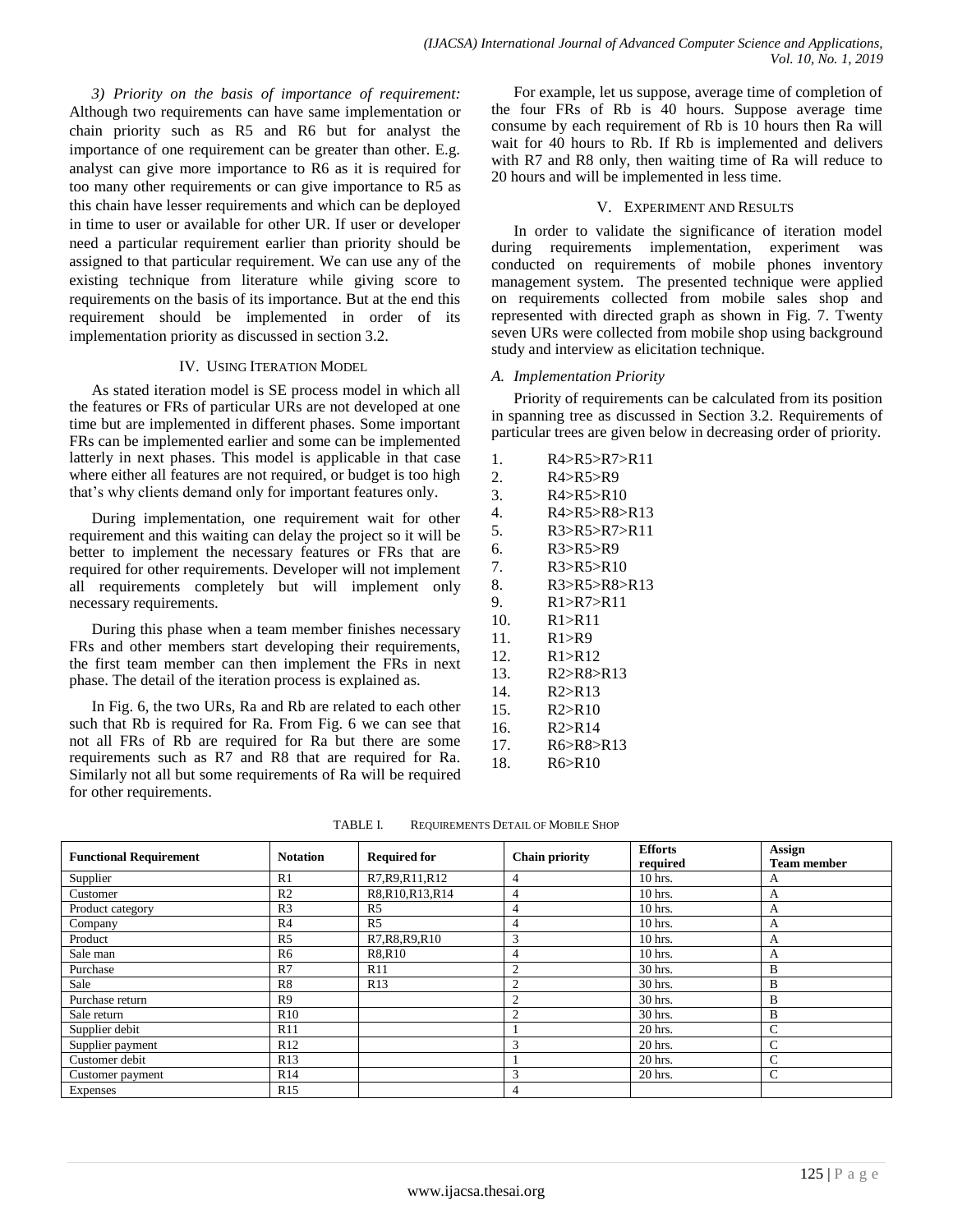

Fig. 8. Dependency of Requirements on Each Other.

From order of requirements as given in Section 5.1, implementation priority or chain priority can be assigned to requirements. Table 1 shows chain priorities of requirements. Suppose we distribute the requirements into three team"s members i.e. A, B, C as shown in Table 1. Column "efforts required" of Table 1 shows the approximated efforts in time hours required to complete requirement. These efforts/hours' time are calculated through time estimation (use case) model. Different authors in their studies have used use case estimation technique.

#### *B. Requirements Implementation without Iteration Model*

R7, R8, R9, and R10 of B need requirements of A. Similarly requirements of C also need requirements of A and B. Time estimation requirements are given as:

Estimation of  $A=10+10+10+10+10+10=60$  hrs. Estimation of B=  $[60] + 30+30+30+30= 180$  hrs. Estimation of C=  $[60] + [60] + 20 + 20 + 20 + 20 = 200$  hrs.

Requirements of B actually take 120 hours but due to its dependency on A, delay of 60 hours occur. Similarly waiting time of C is 60 hours. Total estimation time will be equal to maximum time taken among A, B and C which is 200 hours.

# *C. Requirements Implementation with Iteration Model*

Fig. 8 shows URs from Table 1. From Fig. 8, we can see that not all but few FRs are needed for the implementation URs.

In Fig. 8, red requirements are those FRs that are required for other UR which means for implementation of particular UR, red colour requirements should be implemented first. If we implement only red colour FRs instead of whole URs then this pre-requisite UR will be available in less time to other URs.

After implementing only necessary or required FRs, the average estimation time for the URs of A will be 5 hours instead of 10 hrs. Similarly estimation time for the URs of B will be 15 hours. Thus total estimation times of A, B, C will now.

 $A= 5+5+5+5+5+5=30$  $B = [30] + 15 + 15 + 15 + 15 = 120$  $C=[30]+[30]+10+10+10+10=100$ 

From above time estimations, we can see that URs of A are available to B and C on time and similarly URs of B are also available to C on time.

When B start developing R7, then in parallel A can implement the remaining FRs for all URs in its second iteration. But requirements R7, and R8 will not be completely implemented as they are required for C but will follow iteration model and will implement only necessary FRs similar to A. Similarly when C starts implementing requirements, during this B can implement the remaining FRs for all URs in second iteration. This parallel development in iteration or phases will reduce the project delay. Thus after comparing both results, we can conclude that giving importance or more priority to necessary FRs reduced delay and assured delivery of project in less time.